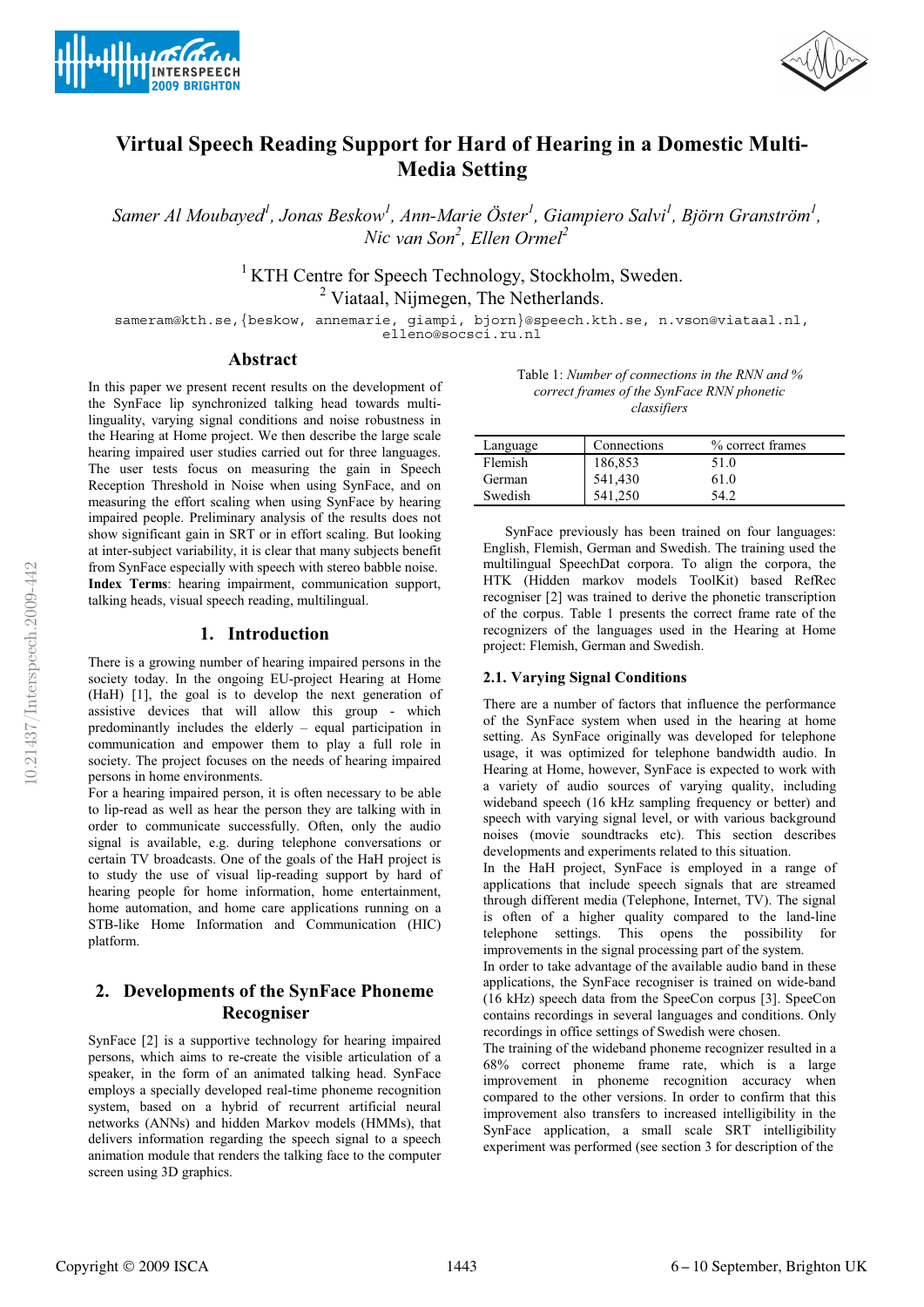

Figure 1: *Box plot of the Speech Reception Threshold (SRT dB – lower is better) for different conditions.*

method). The conditions include audio alone and SynFace driven by different versions of the recogniser. The tests were carried out using five normal hearing subjects. The stimuli consisted of lists of 5 words randomly selected from a set of 50 words. A training session was performed before the real test to control the learning effect. Figure 1 shows a box plot of the SRT levels obtained in the different conditions. An ANOVA analysis and successive multiple comparison analysis confirm that there is a significant decrease (improvement) of SRT ( $p \le 0.001$ ) for the wide-band recogniser over the narrow-band trained network and the audio-alone condition.

Previous evaluations of SynFace phoneme recognizer were done on speech signals with high Signal-to-Noise Ratio. These evaluations give good insight on the performance of SynFace in many signal conditions where clean speech is transmitted in a different channel than noise. Nevertheless, in other situations, separation of noise and speech is more difficult. To study the performance of the SynFace phoneme recognizer to deal with noisy speech, we evaluated the newly developed Swedish wideband recognizer on 4 different types of noises, namely: Stationary noise, 6-speakers stereo babble noise, stereo traffic noise and action movie noise, and with different SNR levels ranging from -20 to 30 dB. The correct frame rate of the recognizer is shown in Figure 2. The results show big degradation in the correct frame rate when these signals have a lower SNR than 20 dB. This result is expected since SynFace recognizer is not trained on noisy signals; from these results, it appears that using the current SynFace recognizers on noisy speech is impractical.

In an experiment to test the adaptation flexibility of the phoneme recognizer to noisy signals, the wideband Swedish phoneme recognizer (Neural Network) is trained on a small amount of noisy speech. Traffic noise was added to around 1 hour of speech recordings of the SpeeCon corpus, divided into 4 partitions with different SNRs (0, 4, 8 and 12). Figure 3 presents the difference in % correct phoneme frame rate between the original SynFace network and the adapted one on noisy speech. An interesting result is that the adapted network shows recognition enhancement, not only on the SNR range presented in the adaptation data, but generalized over all the SNR dimension [-20..+30] dB. This shows promising result on the ability of the SynFace recogniser to be adapted to specific noise types.

#### **2.2. Multilinguality and Language Mapping**

A factor that could limit the spread of the SynFace technology is the necessity to optimise the system for each new language. In principle, SynFace could be made language independent,



Figure 2*: Correct frame rate of the SynFace Swedish Wideband recognizer on noisy speech with different SNR levels* 



Figure 3: *The difference in correct frame rate of the SynFace recognizer before and after adaptation to noisy speech over different SNR levels.*

because it does not rely on lexical and grammatical information, and can be viewed as a problem of acoustic to articulatory inversion. However, inversion is still not feasible with the constraints imposed by the SynFace settings (real time, low latency, and low computational demands). We investigate the possibility of using models trained on a specific language to recognise phonemes in another language. This has the clear advantage of requiring smaller amounts of data and training time than the development of new language models.

SynFace is currently available in Swedish, German, Flemish and English. In order to investigate the possibility of using the current recognition models on new languages, we performed cross-language evaluation tests.

Each language has its unique phonetic inventory. In order to map between the inventory of the recognition model and that of the target language, we considered three different paradigms.

- 1. In the first case we rely on perfect matching of the phonemes. This is a very strict evaluation criterion because it does not take into account the acoustic and visual similarities between phonemes in different languages that do not share the same phonetic code.
- 2. The second mapping criterion considers as correct the association between model and target phonemes that was most frequently adopted by the recognition models on that particular target language.
- 3. The third paradigm is to take advantage of the posterior probabilities the phoneme recogniser generates for the input signal. In this way, we can in principle, obtain better results than the above upper bound, and possibly even better results than for the original language. In the experiments the probability mapping was performed by a one layer neural network that implements linear regression.

An experiment was done to map the English, Flemish and German recogniser output to Swedish language using 30 minutes of transcribed speech from the SpeeCon database [3].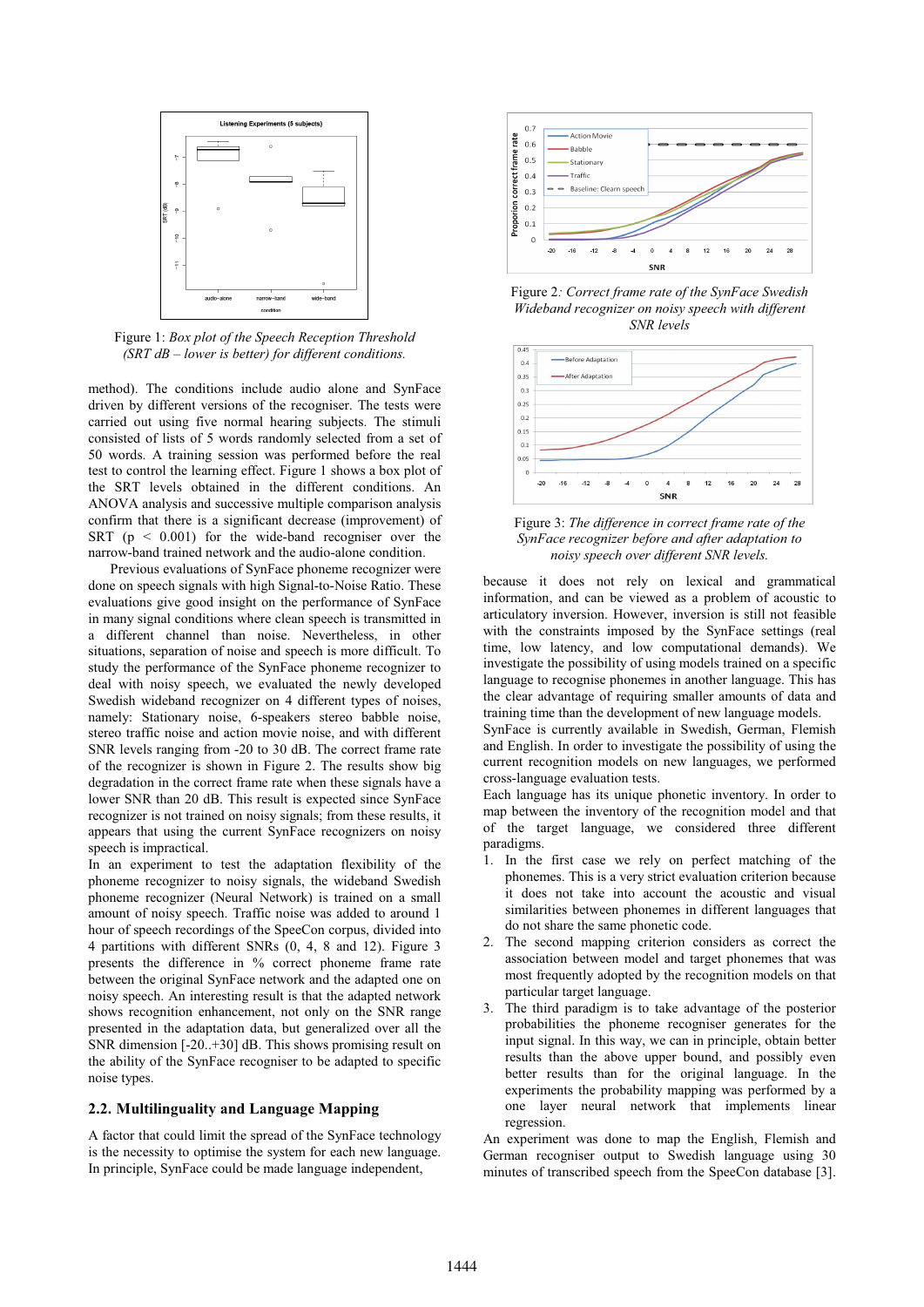The regression based approach (nr 3) outperformed the first two approaches (forced phoneme mapping, and best match mapping). The German recogniser mapped to Swedish gave 45% accuracy, which is close to that of the original Swedish trained recogniser (52% on the same test set).

## **3. User Studies**

SynFace has been previously evaluated by subjects with many regards [4,5,6]. In the present study, a large scale test for the use of SynFace as an audio-visual support on hearing impaired people with different hearing loss levels. In particular, we wanted to evaluate SynFace with regard to two questions:

- SRT (Speech Reception Threshold) measurement: Is SynFace useful at increasing the sentence intelligibility (% recognition of correct words), compared to the audio signal alone?
- Effort scaling with/without SynFace: Is using SynFace, as a talking head, effortless, and easy to use by hearing impaired persons?

#### **3.1. Method**

SRT or Speech Reception Threshold is the speech signal SNR when the listener is able to understand 50% of the words in the signal. In this test, the SRT value is measured one time with a speech signal alone without SynFace, with two types of noise, and another time with the use of (when looking at) SynFace. If the SRT level has decreased when using SynFace, that means the subject has benefited from the use of SynFace, since the subject could understand 50% of the words with a higher noise level than when listening to the audio signal alone.

To calculate the SRT level, a recursive procedure described in [7] is used, where the subject listens to successive sets of 5 words, and depending on how many words the subject recognises correctly, the SNR level of the signal is changed so the subject can only understand 50% of the words.

The SRT value is estimated for each subject in five conditions, a first estimation is used as training to eliminate any training effect, and this was recommended in [7]. Two SRT values are estimated in the condition of speech signal without SynFace, but with two types of noise, Stationary noise, and Babble noise (with 6 speakers). The other two estimations are for the same types of noise, but with the use of SynFace, that is when the subject is looking at the screen at SynFace, and listening in the head-phones to a noisy signal.

In the effort scaling test, the easiness of using SynFace by hearing impaired persons was targeted. The test aims at measuring how difficult it is for the subjects to look at the SynFace talking head, while listening to speech signals. To establish this, the subject has to listen to sentences in the headphones, sometimes with looking at SynFace and sometimes without looking at SynFace, and choose using a touch screen, a value on a pseudo continuous scale, ranging from 1 to 6, telling how difficult it is to listen to the speech signal transmitted through the head-phones.

#### **3.2. Subjects**

The tests are performed on five groups of hearing impaired subjects with different hearing impairment levels (Mild, Moderate, Severe and Subjects with cochlear implants). Every group consists of 15 subjects. Table 2 shows information and the location of the user groups.

| Table 2: Description of the hearing impaired test |                  |  |  |
|---------------------------------------------------|------------------|--|--|
|                                                   | subjects groups. |  |  |

|                       | Swedish       | German             | Flemish                                  |
|-----------------------|---------------|--------------------|------------------------------------------|
| # Subjects            | 15            | $15 + 15$          | $15 + 15$                                |
| Hearing<br>Impairment | Moderate      | $Mid + Moderate$   | Severe<br>$^{+}$<br>Cochlear<br>Implants |
| Location              | KTH<br>Sweden | Hörtech<br>Germany | Viataal<br>Netherland                    |

#### **3.3. Preliminary Analysis and Results**

Mean results of the SRT measurement tests are presented in Figure 4. The figure shows the inherent level of SRT value for the different hearing impairment groups (cochlear implants with a noticeably higher level than the other groups), as well as the difference in SRT value with and without using SynFace. The mean values do not show significant decrease or increase in the SRT level when using SynFace than with audio-only conditions. Nevertheless, when looking at the performance of the subjects individually, a high inter-subject variability is clear which means that certain subjects have benefited from the use of SynFace. Figure 5 shows the sorted delta SRT value per subject for the Swedish moderate hearing impaired subject for speech signals with stationary and babble noise. In addition to the high variability among subjects, it is clear that, in the case of babble noise, most of the subjects show benefit (negative delta SRT).

Regarding the results of the effort scaling, subjects at all locations, do not show significant difference in scaling value between the condition of speech with and speech without SynFace. But again, the scaling value shows a high intersubject variability.

Another investigation we carried out was to study the effect of the SRT measurement lists length on the SRT value. As mentioned before, the SRT measurement used contained 20 lists of words, where every list contained 5 words, and one training measurement was done at the beginning to eliminate any training effect. Still, when looking at the average trend of the SRT value over time for each list, the SRT value was decreasing. This can be explained as an ongoing training throughout the lists for each subject. But when looking at the individual SRT value per test calculated after the 10<sup>th</sup> and the 20st list for each measurement, a surprising observation was



Figure 4: *Mean Scores on SRT measurement sentence test with Stationary and Babble noise condition With and Without Synface for Different Groups*